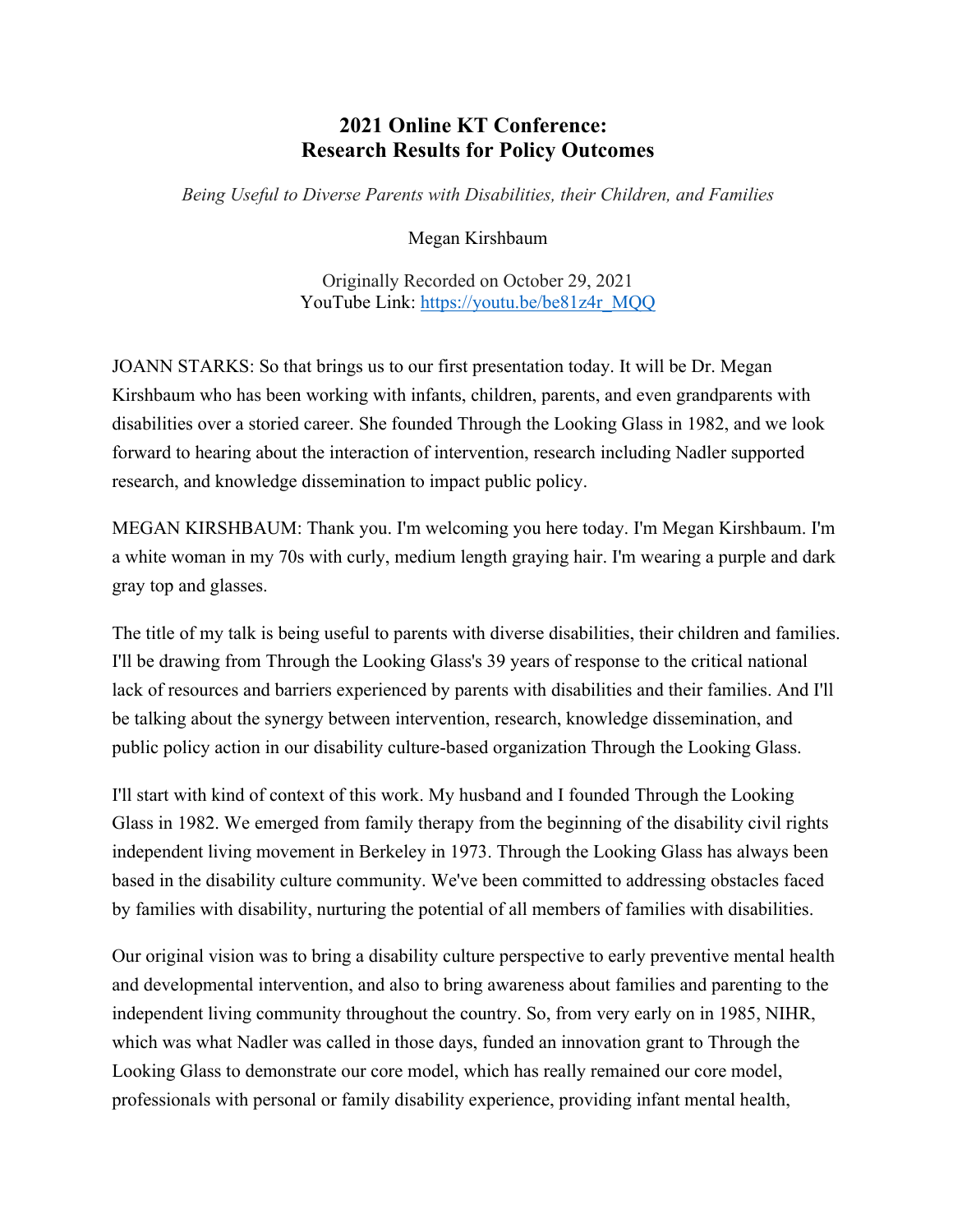family therapy, child development, and disability resources to families with disabilities and parent or child.

This is a photo of where Through the Looking Glass started. It is actually a cottage which is our renovated garage. When we received our very first-- when we were site visited for our very first National Center for Parents with Disabilities, the site reviewer said, well, this really is grassroots. So being in our backyard, yes.

And so, some about intervention Through the Looking Glass-- as I was saying, we've always been predominantly peer professionals, as well as being psychologists, social workers, developmental specialists, OTs, early educators, researchers who have personal or family disability experience and bring lived awareness of issues and social barriers. For a number of years half of our staff have been people of color; many, many different cultures and languages reflecting the diversity of Alameda County in the East Bay of San Francisco.

We've been really responding to the local needs with ongoing intervention because we have one of the most culturally diverse counties in the US, and with many low-income families. So, we are primarily have and are serving low-income families of color that have disability issues in the infant, or the child, or the youth, or the parent, or the parent and grandparent. And we're supporting secure attachment, parent, child, and family relationships through mental health services, and then supporting the development of the children through developmental services, supports through groups, disability adaptations that I'll be talking about a lot.

We have an Early Head Start center that specializes in families with disabilities and we do a lot of consultation in the community and nationally. In around 1990 we added ongoing internships and post-docs within TLG training psychologists and have quite a substantial program with that focus. We also train, have interns who are OTs and special educators.

So, we're dealing with what we think of now as the intersection of poverty, disability, racism, and often trauma. So, focusing on parents with disabilities and our intervention projects. For many years we've served around 175 families annually where the parents have all categories of disability or multiple disabilities, and then another around 150 families where children have developmental concerns or disabilities. And the families we serve have either weekly or twice weekly, or if they're in the Early Head Start center, daily services, plus groups, consultations and training that we do to the community.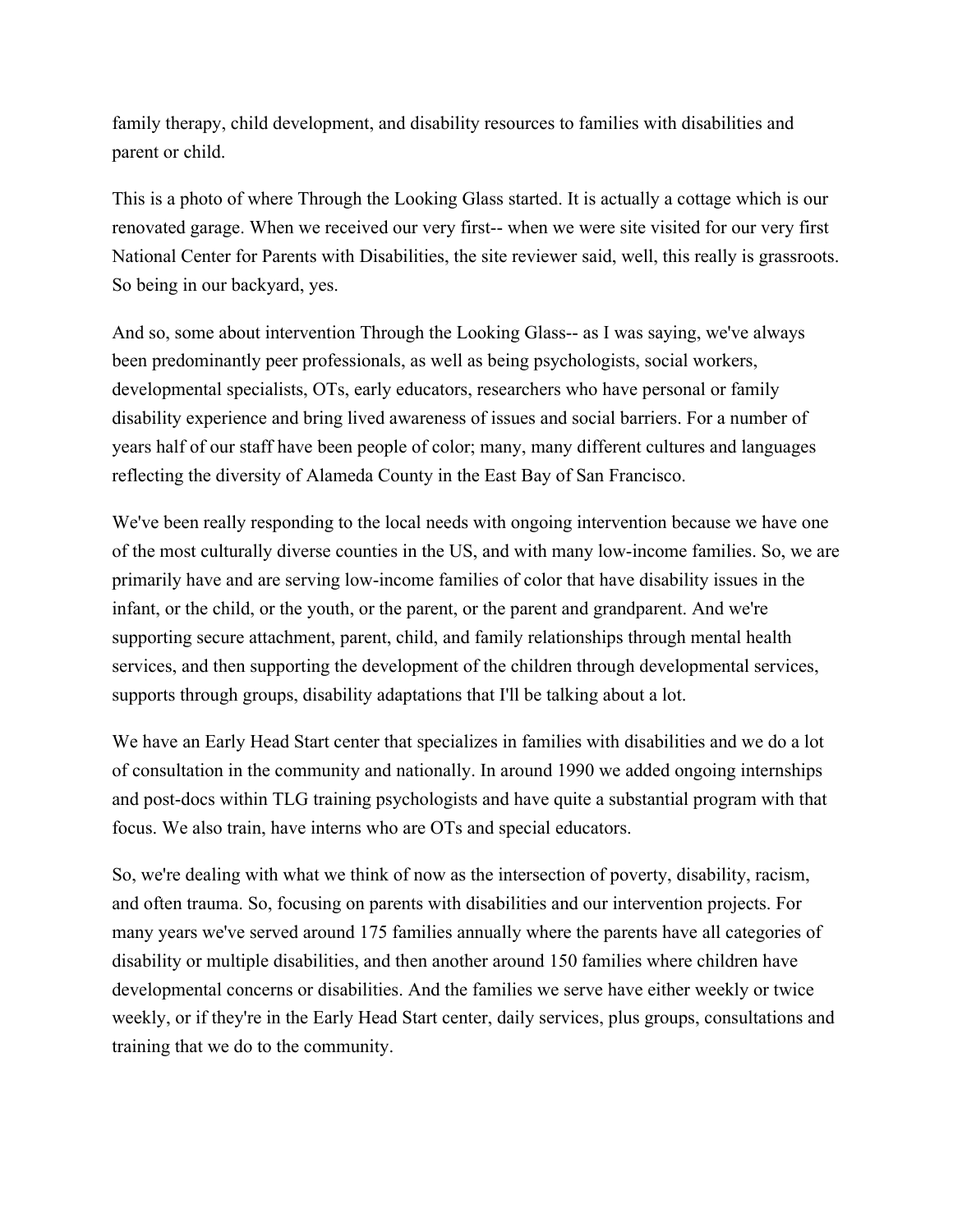And most of the activity I'll be talking about today were under the auspices of our Nadler National Centers for Parents with Disabilities from 1993 to 2017 where we had many research development, dissemination and public policy projects. I hope that our practical experience in dissemination and public policies, and many of them modalities we've used, will be interesting because we've always been a modestly funded disability community-based profit. So, we have not had the resources of universities, for instance.

So, regarding identification of issues, Through the Looking Glass evolved through discovering issues and gaps in services in the community out in national practice or research; and we're trying to respond with resources and development and training and services and research and public policy efforts addressing the gaps.

And a couple of examples of how that evolved were early on we discovered that parents with intellectual disabilities in our counties were not receiving any preventive services targeted to their parenting, and most of them were losing custody of their children. So that's how we started adding prevention services for that population since we already were surveying parents with physical or vision disabilities.

And more recently in response to the trauma issues, in our clientele we extended our infant mental health approaches to include child/parent psychotherapy as a more rigorously researchbased approach to the trauma issues. And then in more recent years, we identified a need beginning in pregnancy and early parenting for youth and with disabilities that were in transition from foster care who become parents since it's very common for young people during that transition to become pregnant or to become parents.

So, from the beginning of Through the Looking Glass in '82, we identified a pattern of pathologizing families with disabilities, and especially parents with disabilities in practice, and also in the research literature. And in response we began doing research from a disability cultural perspective.

So, the goal was to conduct research that was likely to contribute to the reduction of social obstacles including improvements in resources, practice and public policy; and also, we were investigating negative assumptions about child outcome, which were very common in the literature and also in practice; and on top of that, we were counteracting the invisibility of parents with disabilities in communities and systems and in data all throughout many levels of public practice.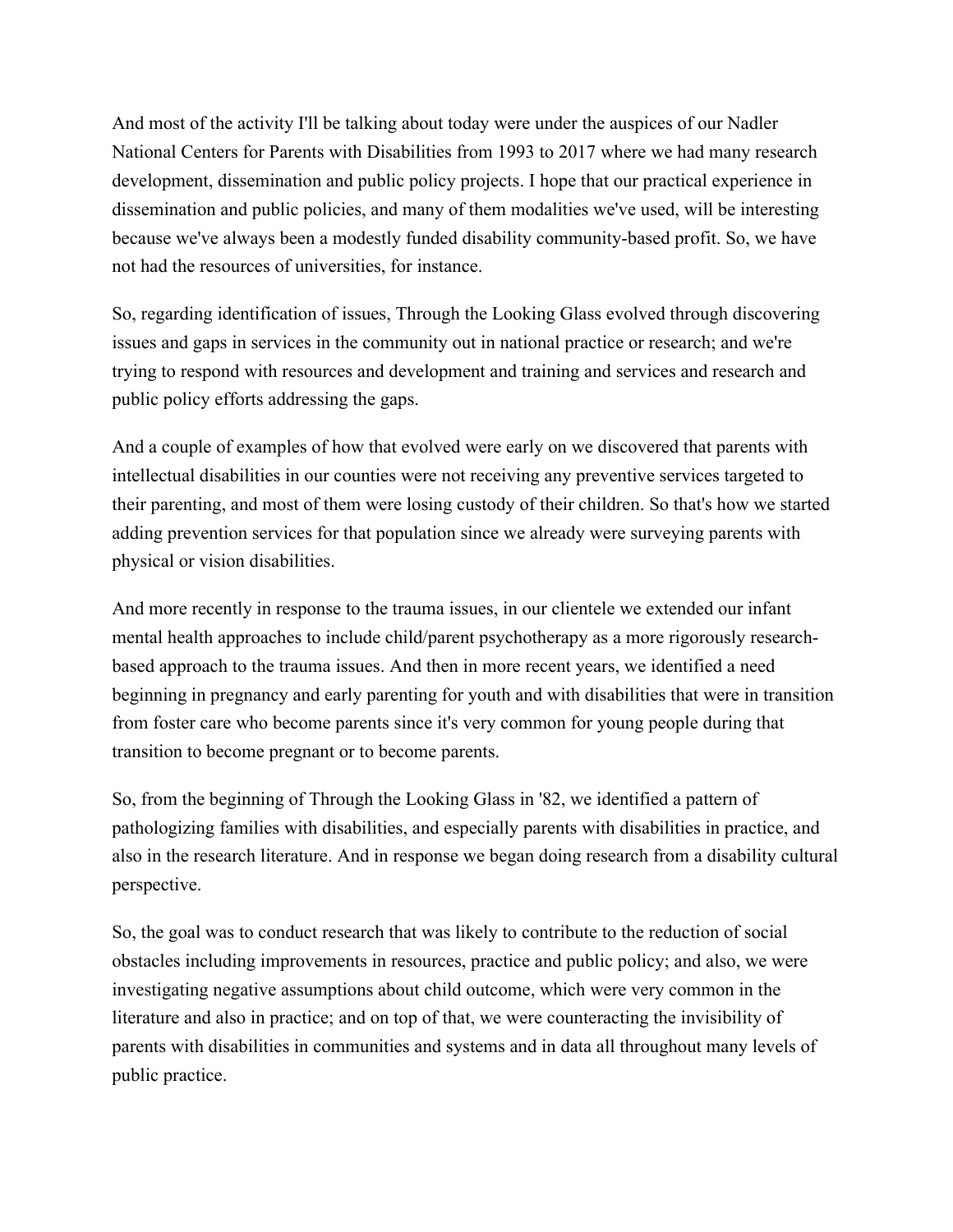For example, in the very beginning of Through the Looking Glass I interviewed parents with disabilities for a maternity nursing textbook that was published in 1985. And these parents were primarily very accomplished professionals and including leaders and the disability independent living community, including Ed Roberts actually, they described being very disrespected and questioned regarding their capability as parents.

This led to our groundbreaking research from 1985 to '88 that was funded by the National Easterseal Research Foundation where we videotaped 11 mothers with physical disabilities caring for their babies from birth to toddlerhood in all aspects of care without receiving any intervention. And we documented the inventiveness of the mothers and how they facilitated the babies adaptations to their disability needs.

We documented very, very early adaptations in infants, including a 30-day baby who in response to physical cues from his mom curled up like a little kitten and held very still during lifts, and then when he was done with his job of accommodating became the wiggly little 30-day-old baby that he naturally was.

So, this was very important work that influenced our practice throughout the years. I feel like it's very important to have enough presence, even immersion in diverse disability communities, not just with socioeconomically privileged people so that you can identify and respond to the issues of the most vulnerable families and the ones that have benefited the least from advances in the disability field, and because this immersion can really fuel awareness of the urgency for dissemination of research results and the importance of the impact on practice and public policy as it has for Through the Looking Glass.

I want to speak a little bit to the identification of issues through intervention and the role of intervention-derived knowledge. We've had a kind of unique experience because of 39 years of providing intervention to parents with disabilities and their children and their families.

We've had this core services model that's based on facilitation of child and parent and family relationships and child development and parenting adaptations that's been evaluated in numerous ways over time through funding systems and through research and demonstration projects. So, for more than 39 years we've provided varied services to many thousands of parents and caregivers with all categories of disabilities and cultural identities and at all different points in the family life cycle.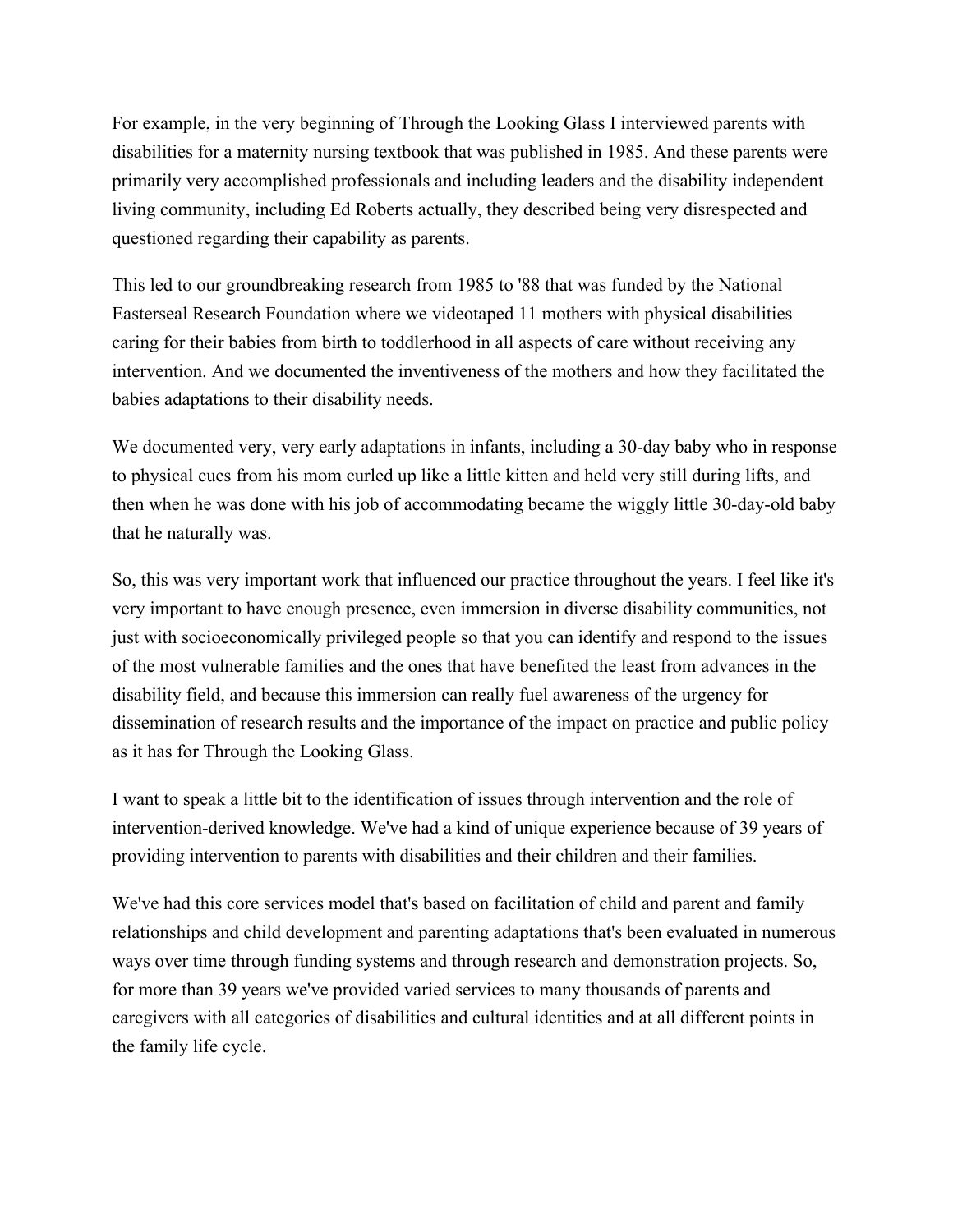During pregnancy, throughout parenting, to grandparenting, many families have had very longterm services. Particularly parents with intellectual disabilities have lost custody of previous children. And we have had support systems which always must struggle with continuation of funding, just by the way, support systems that have been serving such families from their child's infancy to in a number of cases I'm going off to college.

Some parents with intellectual disabilities served by Through the Looking Glass have been in a support group together for 17 years. The necessity for out-of-home placement of children of these families despite many stressors has been very rare.

So, I want to talk a little bit about the dilemmas and opportunities of a commitment to responding to such urgent community needs for services. So, Through the Looking Glass tends to receive referrals of particularly stressed families, and the priority has been to meet their needs, sometimes presenting challenges for research. It's been challenging to continue critically needed availability of services to low-income families with a lack of public funding systems for parents with diverse disabilities and their children. And that continues to be a national public policy dilemma.

So, we, at Through the Looking Glass, have had to fund services through numerous different grounds, and fit parents into our funding coverage in a number of systems. For instance, we serve them through Medicaid, Medi-Cal in California, for mental health services to low-income children and their families. We serve them through Early Head Start through our specialized program that serves families, more families with disabilities than most Early Head Starts. And we serve them through Part C Early Intervention. We serve them through city grants.

Each funding system has its own varied requirements and evaluation modes. Though families benefit from the numerous Early Head Start services and the kind of wraparound services we do, it can be challenging to attribute outcomes to any one intervention, obviously.

So, to respond to critical services and resource needs, we've tended to do more development and demonstration projects. And some intervention has been workable for focused research, like our baby care adaptation research and our video intervention research with parents, with intellectual disabilities and their babies. However, intervention has always identified issues for research and training, and intervention knowledge has led to national technical assistance, our early national parent-to-parent network, and then especially research in our national centers for parents with disabilities.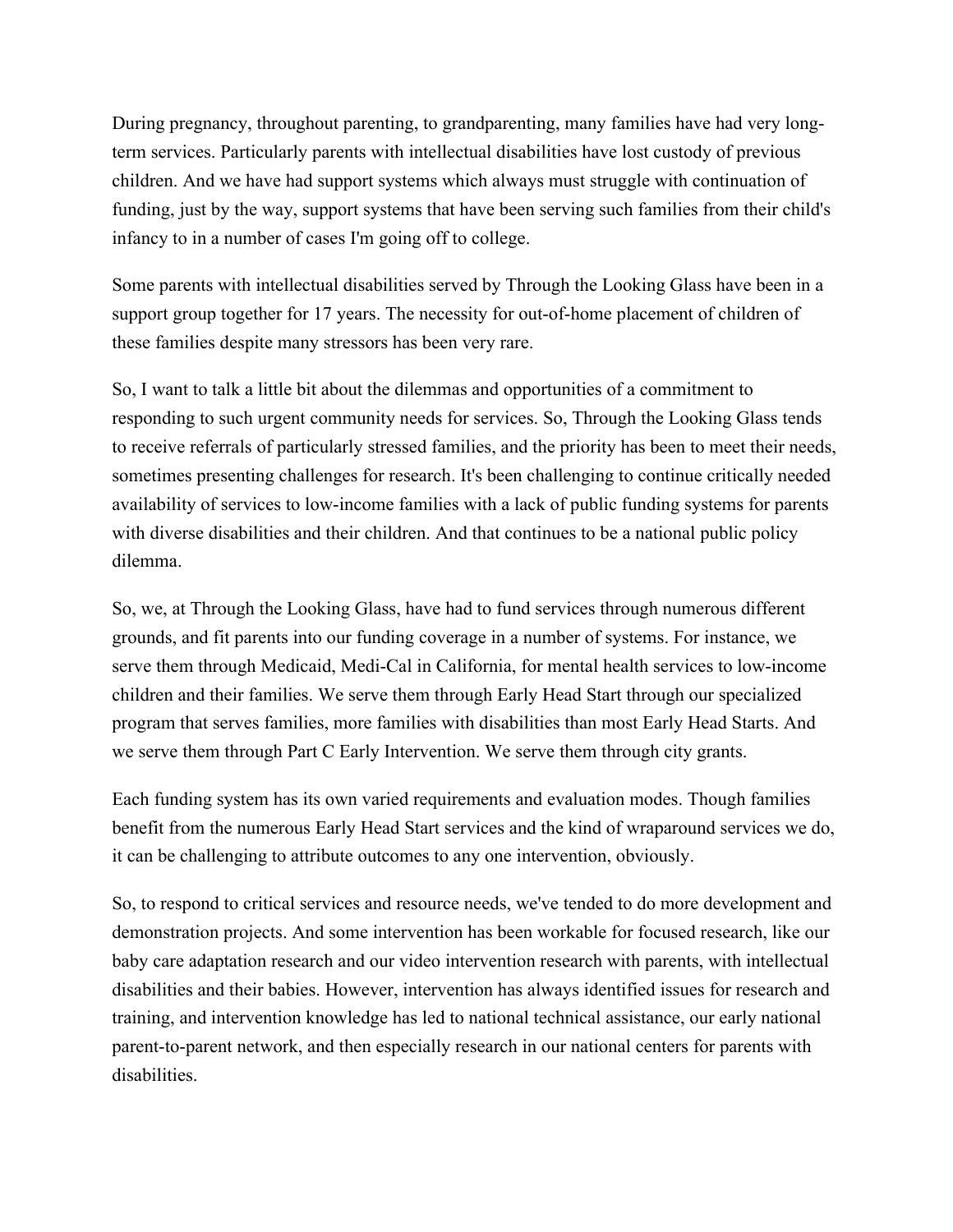So, all of this work has continued to reveal a daunting degree of need for improvements in national practice, training, and public policy for training of diverse professionals, and for public policy changes relevant to the lives of parents with disabilities. Parenting with a disability, all through the years, was uncovering many systemic issues, realms, systems, that had been minimally impacted by the ADA or other progress and disability awareness and access. For instance, legal and mental health, social systems, social work systems associated with child custody, pediatrician and OB-GYN practice, childcare access, and so many disability systems were focused on individuals, not families.

And through this narrow focus, still functioned as if assuming people with disabilities are not parents. That includes housing, that does not have accommodations for more than an individual, or perhaps a couple. Transportation, which we've done research on, which has numerous problems that impact parenting and getting children where they need to be, to doctors, to centers, et cetera.

Personal assistant services, which in most parts of the country, does not allow it to be used for any kind of parenting activities. It's only supposed to be supporting the disability needs of the individual person with a disability. Also, an assistive technology, and durable medical equipment, baby care adaptation, generally almost always are not covered, no matter how urgently they are needed by the parent with disability.

All of these problems have implications for custody by parents with disability, that is people can lose custody of their children solely because of transportation problems, or lack of baby care adaptations, or inappropriate housing, or not being able to use their PAS to assist with parenting. So, our work over the years has uncovered extreme lack of resources and deep and pervasive bias about parenting by people with disability in many realms.

That's why I've long said that parenting is the new frontier of disability rights. Since so many parents with disabilities and their children still have a critical lack of resources and face pervasive bias, discrimination in so many systems, I think it's really an ethical requirement to offer respectful reimbursement for their time when they participate in research projects, and whenever possible, include practical resources within those projects.

Through the Looking Glass has had a rule that all of our research projects include elements that are promptly useful to parents with disability because of this. So, examples are in having demonstration projects that include services to parents with disabilities that they cannot get elsewhere, the use of intervention therapy to support parents with ID and their babies, the actual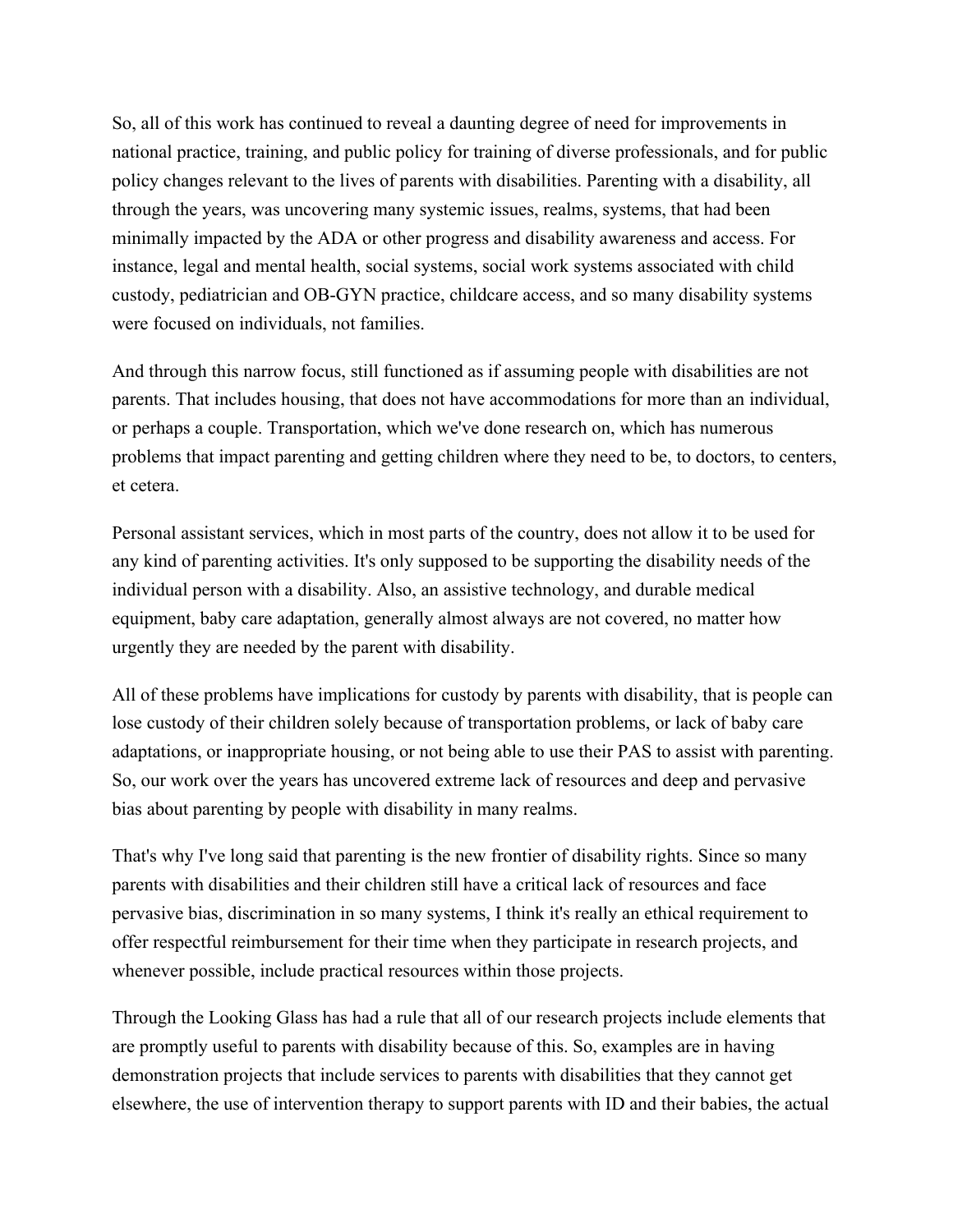provision of baby care adaptation by our OTs, the National Technical Assistance we have done in custody cases, the college scholarships for young adults with parents with disabilities that we provided that was tied to research, a survey of more than 2,000 young adults with disability who had parents with disabilities. Young adults, a survey of more than 2,000 young adults who had parents with disabilities.

So, other elements that we have provided at the end of projects, like two idea books that were part of our research and demonstration projects about baby care adaptations, or a matrix of relevant parenting equipment on the market, on our website, or guides to support parents in custody situations. So, really, baby care adaptation and custody services provide the clearest example of our synergy between intervention, research, knowledge dissemination, and public policy action.

It started really in 1985 with the interview of the parents with disabilities for the nurses' textbook, because those interviews revealed problems and practice. And then that we followed up from 1985 to '88 with the groundbreaking video documentation study that was funded by Easter Seal Research Foundation that revealed beautiful reciprocal adaptation processes between mothers with physical disabilities and their baby as they adjusted to one another through time.

It also revealed overuse and repetitive stress problems in mothers who strained their bodies to avoid stressing their babies in any way when they did not have baby care adaptations. Though they invented adaptations themselves, they did not have anything provided to them. And you know, it also documented these ingenious adaptive solutions that were invented by the mothers.

Then we started getting custody cases. There was a very famous custody case. It was kind of a media firestorm, national case, called the Tiffany Callo case. Later there was a book written about it.

And that was when I was pulled into some of these early custody cases personally as a disability specialist. Tiffany was a mother with CP, that lost custody of two of her babies, and was never really provided with any kind of disability informed practice or adaptations until I got involved with her.

And then in Oakland, another case that made a big impact on me was a case of a very young Black mother in an Oakland project who had very high quadriplegia and had never been given any help with holding her baby, feeding her baby, playing with her baby, or anything. And was sent to numerous inaccessible sites to meet the requirements of her custody case.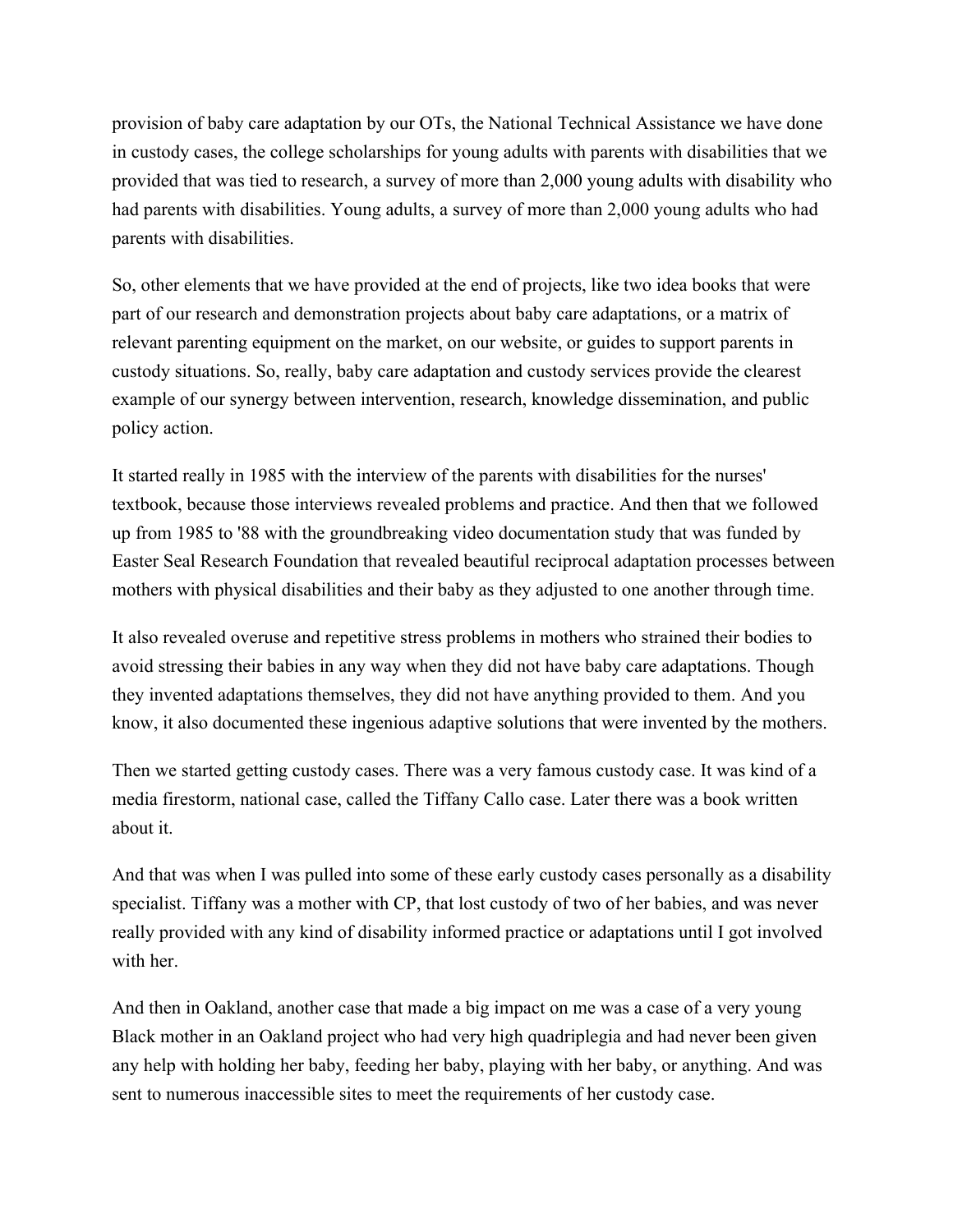These two cases, where I was struggling personally as a non-OT, as a psychologist, introducing adaptations as best I could with pillows, and front packs, and things, made me very aware of what the need was for some of the most stressed young parents in our community, and motivated our development of baby care adaptations by OTs. And it also led to me getting involved in other custody cases, which I have been involved with ever since as an expert.

And it led to the beginning of national media coverage, which had kind of engaged with as best we could. It led to a book. It led to a national network through the media coverage. And it contributed to our initial funding as a National Center for Parents with Disabilities in 1993.

So, then, it also led to our baby care adaptation work beginning in 1991, through a NIDILRR field-initiated research development grant on developing baby care adaptations. That were informed by the previous user sealed study that inventions of mothers and documenting the impact of offering those to parents with disabilities with pre-post videos, analyzing reciprocity between parent and child. Where we found an increased role of parents with disabilities and a positive impact on the parent child interaction when parents weren't so preoccupied with difficulty and pain, as one would expect.

And the resulting first idea book of our baby care adaptation was distributed online, system wide, by NIDILRR in those years. And the videos of both projects that used to sell and the NIDILRR project videos were channeled into intervention and custody cases for many years, into hundreds of training, including those associated with the development of legislation later in Idaho, and Kansas, and California.

So, Through the Looking Glass, OTs have been doing baby care adaptations over 30 years now. More than 500 parents with disabilities have received those services. We've developed further baby care adaptation, curriculum for OTs, training of OTs under other NIDILRR projects in our national centers. And then we have just received an award working on manualization of our interventions to support replication, national networking, and training, and then training of another generation of OTs through more national programs and networks.

So, choices of research focused have always been related to issues that arise in custody cases of parents with disabilities. And then our roles as expert witness in many states led to access to family court and child welfare court records, as part of a process of analyzing disability appropriate practice.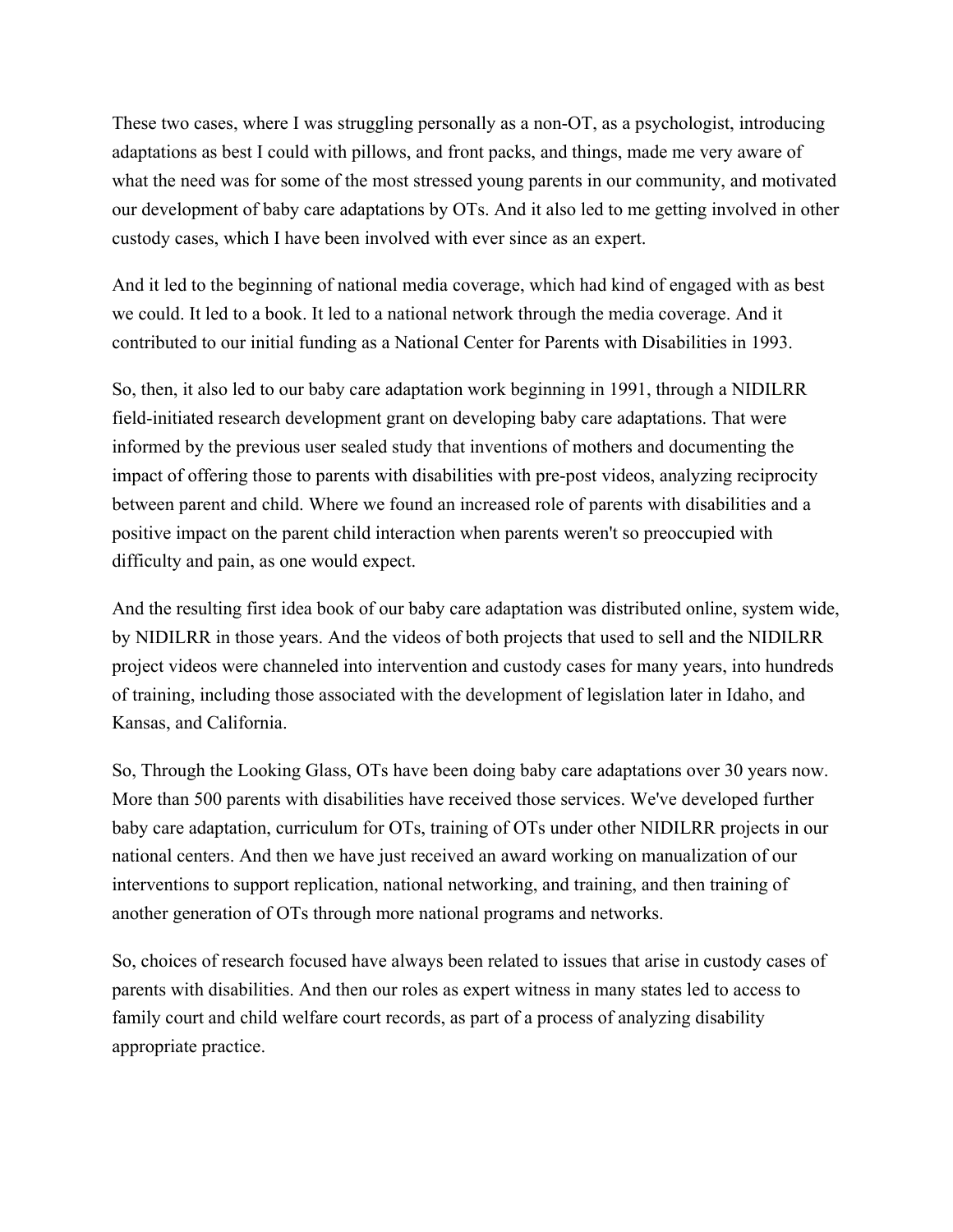And then this led to research analyzing parenting evaluation specifically, because I had been very shocked in serving as an expert witness in cases about the quality of those evaluations. Evaluations that were the primary thing resulting in loss of custody of parents with disabilities, children.

So, we focused in on evaluating those, and documenting poor practice, and developing guidelines for that. One of the factors in the parenting evaluation that was common was the prevalence of speculation about child burdening and long-term outcomes, that is, the evaluator might conclude that things are working fine now, or OK now, but in the long run, there's likely to be problems of that sort.

And we also saw speculation about child burdening and long-term outcomes, negative speculation about child burdening and long-term outcomes in the literature on parents with disabilities. And these led to Through the Looking Glass taking on conducting studies of older children. One of them was 273 teens and their parents with disabilities, where the findings were a comparable level of chores to teens whose parents were non-disabled. And then another study of 2,340 young adult children of parents with disabilities, the majority of whom reported positive or very positive experiences with their parents with disabilities.

Also, we started providing custody technical assistance nationally. And at the peak of our funding of our national centers, we were assisting in depth with 100 cases per year. This was the work of Ella Callow. Very fine work of Ella Callow, a family law attorney Through the Looking Glass. And this led to her study that found a disproportionate prevalence of parents with disabilities and large child welfare systems in three states.

So, we also were finding in custody cases, as well as an intervention with parents with disabilities, a lot of obstacles in transportation. I mentioned before that that was one of the, that not being able to use transportation, difficulties in transportation, were actually leading, in some cases, to loss of custody, not getting to visitations, and that kind of thing.

And so, we did a national study on paratransit [INAUDIBLE] that documented barriers and recommended improvements in practice with parents with disabilities and their children. That is, there were many, many problems in cost and in practice that interfered with parents with disabilities getting their children where they needed to go. Whether it was to center, early childhood centers, to doctors, to appointments, and that kind of things, that were undermining their functioning, and causing a lot of stress, particularly for low-income parents with disabilities who couldn't purchase their own vans or provide their own personal transportation through cars.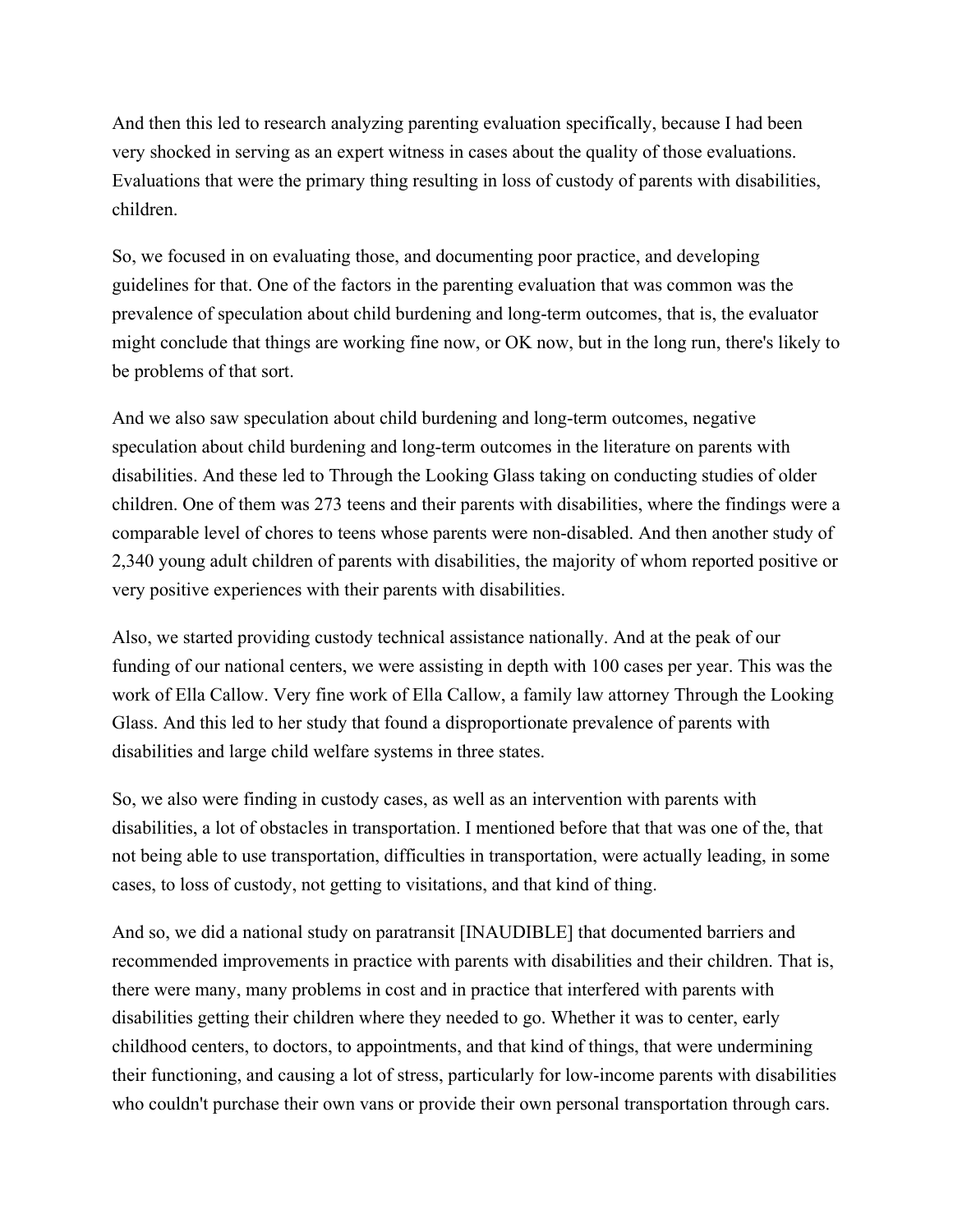So, concerns about custody practice, in general, led to our involvement in assisting in the development of legislation that passed in Idaho, in Kansas, and in California. The example in Idaho is particularly important. The Idaho legislation regarding parents with disabilities has been considered seminal legislation. It was the first state to comprehensively alter its laws impacting parents with disabilities and their children. And it has significantly influenced subsequent legislation.

I do this work in particular with Kelly Buckland, who's the Director of the NCIL. And over five years, providing extensive consultation and training to the state system in Idaho that was working on the legislation. What I offered was particularly focused on our cross-disability intervention, our solutions, our parenting supports for parents with diverse disabilities, to the state legislative committee and the state system leadership. And then later, in two different waves, statewide system trainings, also including Judy Rogers at Through the Looking Glass. We did statewide system training as it was being developed to increase understanding of the legislation, the solutions that could be part a result of the legislation, and also later once it passed, to support practice statewide.

So, then after that, Kelly Buckland and I presented. And later, Ella Callow presented to MCD, urging focus on parents with disabilities under two administrations. And the Obama administration did become interested in that. And then that led to "Rocking the Cradle," which we were under contract to guide and introduce the issues. Ella and I, Ella was the second author and I was the third author, really.

So, we ended up writing quite a lot of the document too. It was really the culmination of Through the Looking Glass' public policy work from my point of view. There were around 100 references to Through the Looking Glass work. So, it was quite a dissemination project too, though it hadn't been envisioned as such.

"Rocking the Cradle" has been a catalyst for more interest in the issues in academia and a catalyst for significantly more legislation. There's really been a blooming of legislation since "Rocking the Cradle" was produced and disseminated. And then following a recommendation in "Rocking the Cradle," there was DOJ HHS guidance to national social services, CPS systems, following the ADN practice with parents with disabilities, that was distributed nationally by DOJ and HHS.

We did consult regarding implementation of this LNI, but it wasn't pursued in the previous administration, and it awaits impacting child welfare systems nationally. So, that's still a problem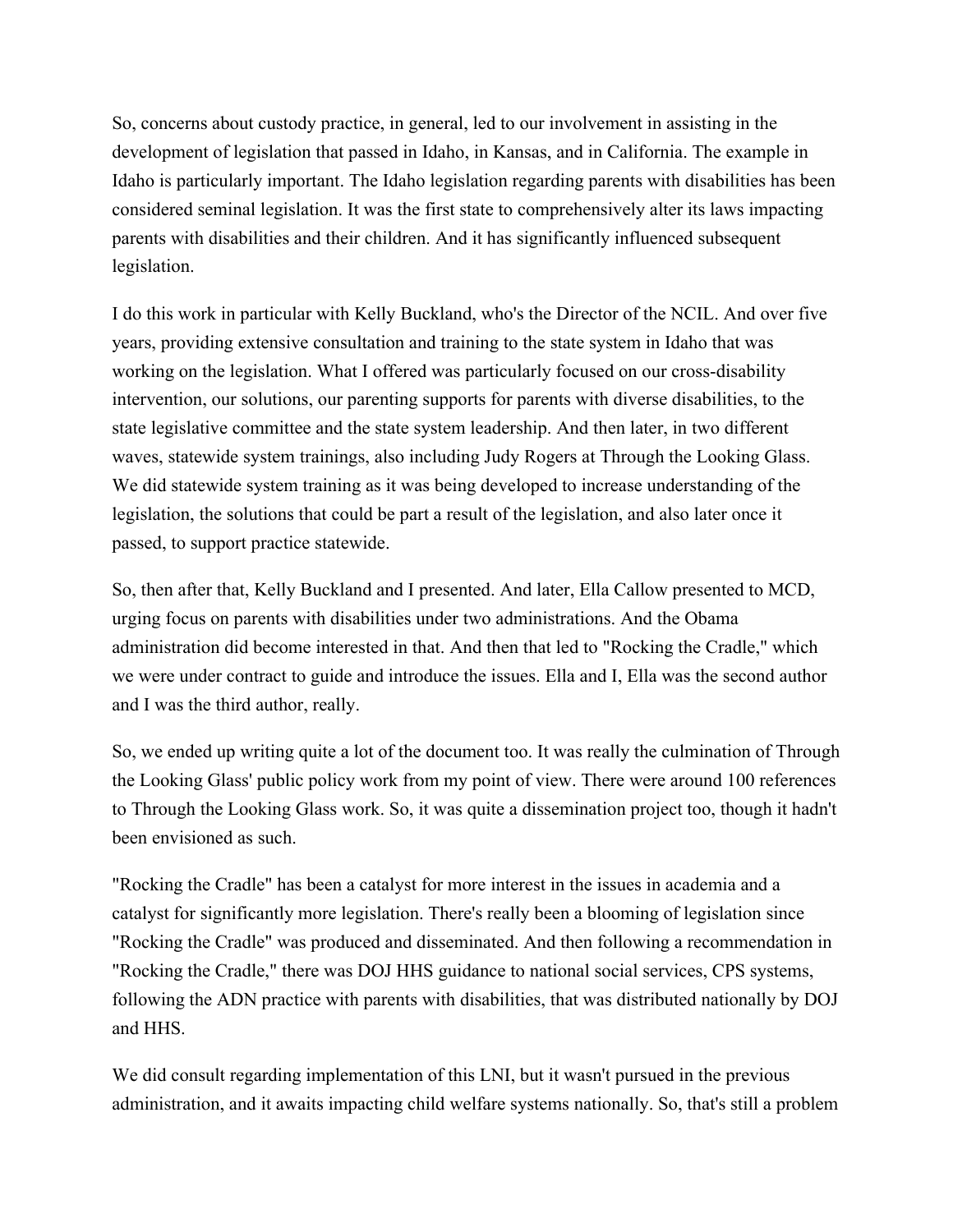and a big need. Because I don't feel that what I've continued to see from phone calls that continue to Through the Looking Glass regarding custody cases, I see continuing problems of parents with disabilities of many different kinds in child welfare systems around the US.

And more recently in fact, in 2019, I conducted an analysis of New York City practice with parents with cognitive disabilities for a legal action, a class action. And then we've continued through many years, we've trained county and state child welfare systems in different county and state levels regarding parents with disabilities. So, that training effort has been very important.

I mean, we really have developed one of the-- before I said that the issue of parents with disabilities uncovers a lot of problems and realms that haven't been enlightened by the disability civil rights movement, or the ADA. And that it also uncovers tremendous training needs across many disciplines that have not had to deal with sensitivity to people with disabilities and a lot of doubts.

I feel like while there's been progress, great progress in education and in employment, there's still really deep bias and lack of familiarity with how parents with disabilities take care of their children and love their children. And a lot of times, when we have done training that's very focused on parents with disabilities, even showing images of parents with disabilities, inexplicably people interpret it as we're talking about children with disabilities, as if parenting by people, by adults with disabilities, is inconceivable. So, there's very deep bias and a huge need for training.

And because of our awareness of the urgent need for diverse professionals to address the lack of appropriate practice in many different fields that affect parents with disabilities and the children, we have always emphasized training in many disciplines. So, we've trained nurses, physicians, attorneys, advocates, early intervention, OTs, early educators, mental health professionals. We trained hundreds of thousands of diverse professionals in person through national and international conferences at the UN, more than 55 countries, but especially more in depth in Japan, Korea, and Sweden, particularly Japan.

And Paul Preston, who retired from Through the Looking Glass, also had a very extensive training role regarding practice in custody situation of deaf parents in Canada. And through contact to the Ed Roberts Campus, I think I showed you the little cottage we started in, but for many years, we've been in the Ed Robert Campus where there's many different disability civil rights movements and resources for parents, for people with disabilities.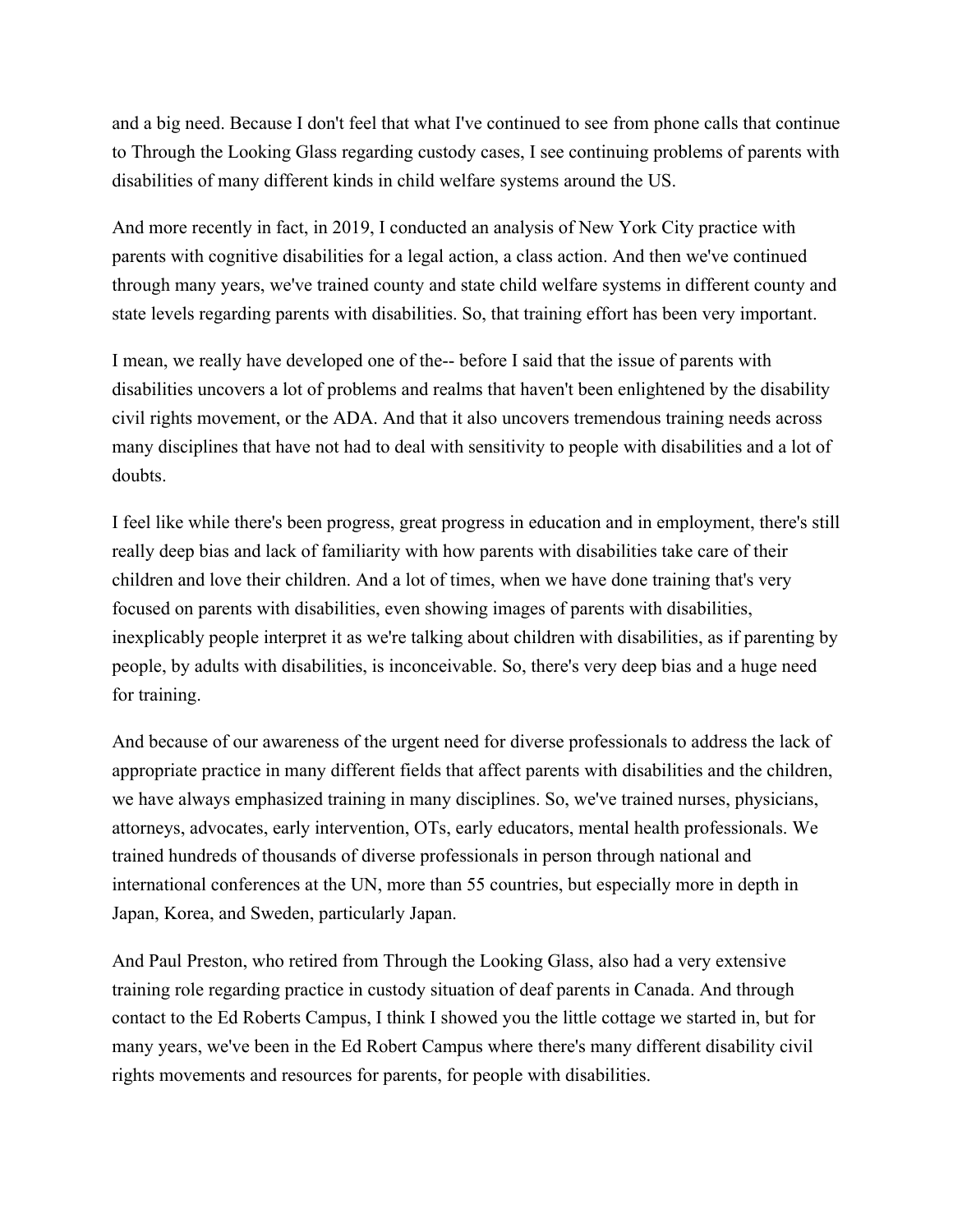So, as prior to COVID, received many visitors where we've been doing many trainings of visitors from countries that are working on developing their own ADA programs. And we always advise them to include parenting in their ADA, because the gap, the non-inclusion of parenting in our ADA has created so many legal difficulties for parents with disabilities.

I'm going to, in conclusion, I want to say that all along, tenaciousness, flexibility, adaptability to evolving needs and opportunities has been absolutely crucial. Engaging, because we were so central, we were privileged to have many media come directly to us. So, we didn't really have to reach out, in the past, local, national, and international media over the years.

But recently, also, the flexibility and adaptability to evolving needs brings up how we've had to pivot so quickly to remote services during COVID. And deal with the extra issues of parents with disabilities in our communities where they couldn't get to food distribution sites because of the transportation obstacles. So, we had to begin a home delivery program of food, and diapers, and many different items, masks and everything, educational materials.

So, the pivoting to evolving community needs is absolutely important. And I want to say that social media on websites and remote training have opened up tremendous avenues of communication and identification of issues. But for many of the most stressed low-income parents with disabilities, these modalities have not been working so well. Though we pivoted really promptly into remote services, families still struggle, our families, our low-income family, our families who are predominantly low-income, struggle with technology, with Wi-Fi, with literacy, with English, and with concrete needs for adaptations, parenting equipment in their homes.

So, there remains a really critical need for local services with expertise regarding parents with disabilities and their children. Legislation is crucial, but not sufficient. My experience as an expert witness in many custody cases led me to conclude that the legislation wasn't meeting all the needs, because in the cases when courts would be convinced that their practice wasn't adequate but justified termination of parental rights on the basis of the lack of appropriate local services. That's why in our recently funded FIP NIDILRR project, we're so focused on national training and networking of OTs and replication of our baby care adaptation work. So, those services are more available to parents with disabilities and communities throughout the country.

Just some recommendations. That training to intervention systems should be provided by those with expertise in preventive supports and intervention, like funding of demonstration projects in different regions that increase provision of supports for parents with disabilities would be one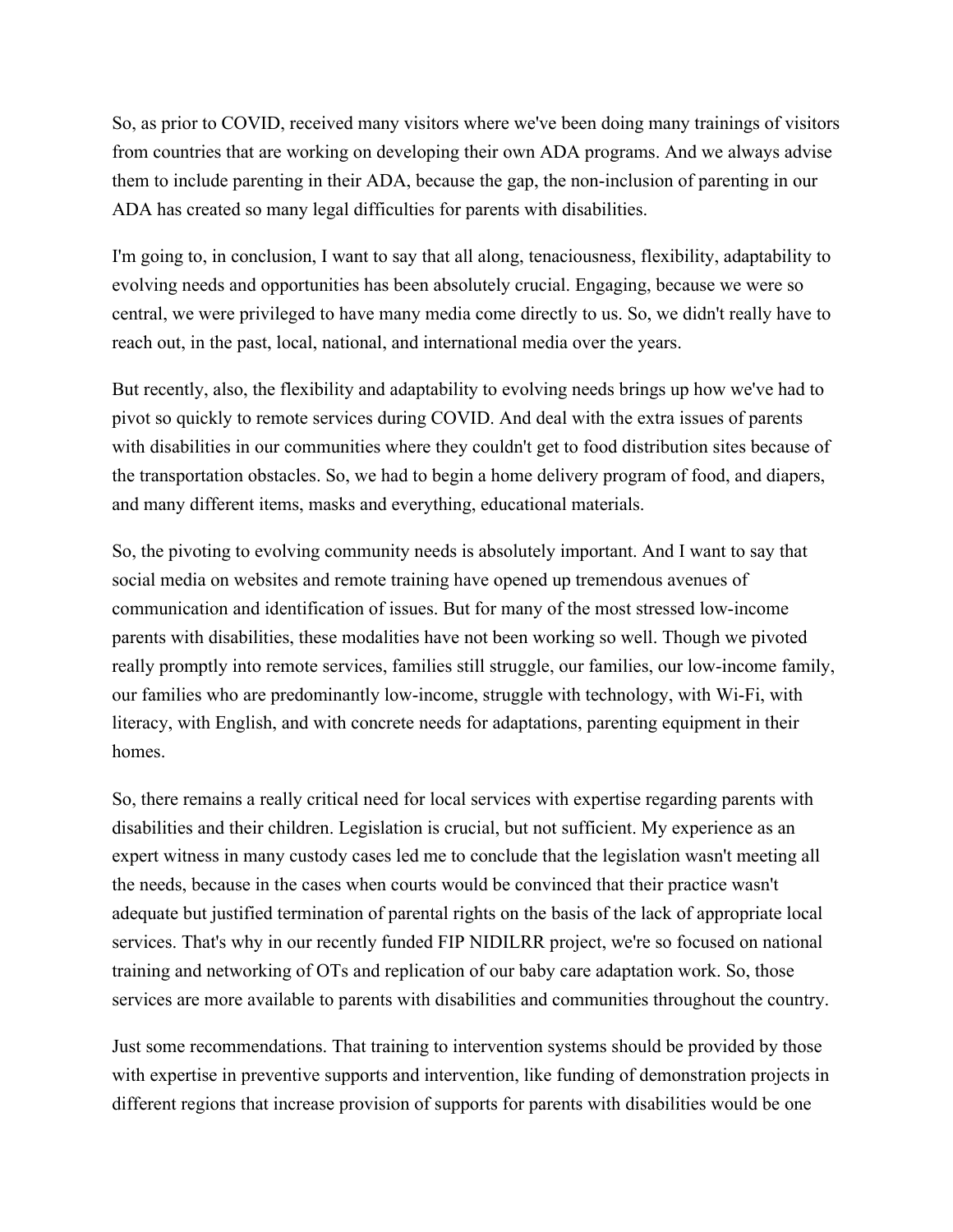step. More linkage between researchers and intervention programs would be helpful. And there's an urgent need for legal representation in family court and dependency cases for low-income parents with custody problems. And then associated need for more attorneys to be trained and committed to the intersection of disability rights and family law.

And really, we would encourage the Disability Rights Protection Advocacy Network to be expanded to cover custody by parents with disabilities. That's a huge need. And of course, we recommend implementation of the recommendations of "Rocking the Cradle," including mandating training for custody evaluators on parents with disabilities and their children and expanding the definition of medical equipment to include adoptive parenting equipment, expansion of the definition of ADLs to include parenting in order for personal assistant services to include parenting assistance.

And also, we recommend including parents with disabilities to be included in data systems on the local, state, and national level, because that supports the identification of needs and therefore funding to meet the needs. It's really important that there be respectful collaborative relationships between researchers in academia and disability community organizations. In the case of parents with disabilities, there's so much crucial and urgent public policy work that needs to be done that can be expedited and improved by building upon one another's work.

And this is contact information for Through the Looking Glass. And that's the end.

JOANN STARKS: Thank you so much. That was really quiet the journey that you took us through of 39 years of your work. And I can only imagine when you were starting there and just beginning to find out what some of the issues were, and then realizing that there was absolutely no attention to those issues. It's really mind boggling to think about parents losing their children and there's no services out there to help them, and there should be.

It's like saying, well, you have a problem, and we're not going to help you solve it. So, we're going to solve it by taking your child away. That's just seems so cruel, and just almost unbelievable. But I can see you've really covered so many-- you've probably uncovered so many new ideas and issues over the years of your work. It's really quite impressive. Thank you so much for bringing all this to us.

I know everyone has been very interested in some of the things you've done and some of the dissemination activities you've had over the time. So, thank you again, Megan. And we'll now go ahead and move on to our discussion session. And Kathleen Murphy is going to head up that. So,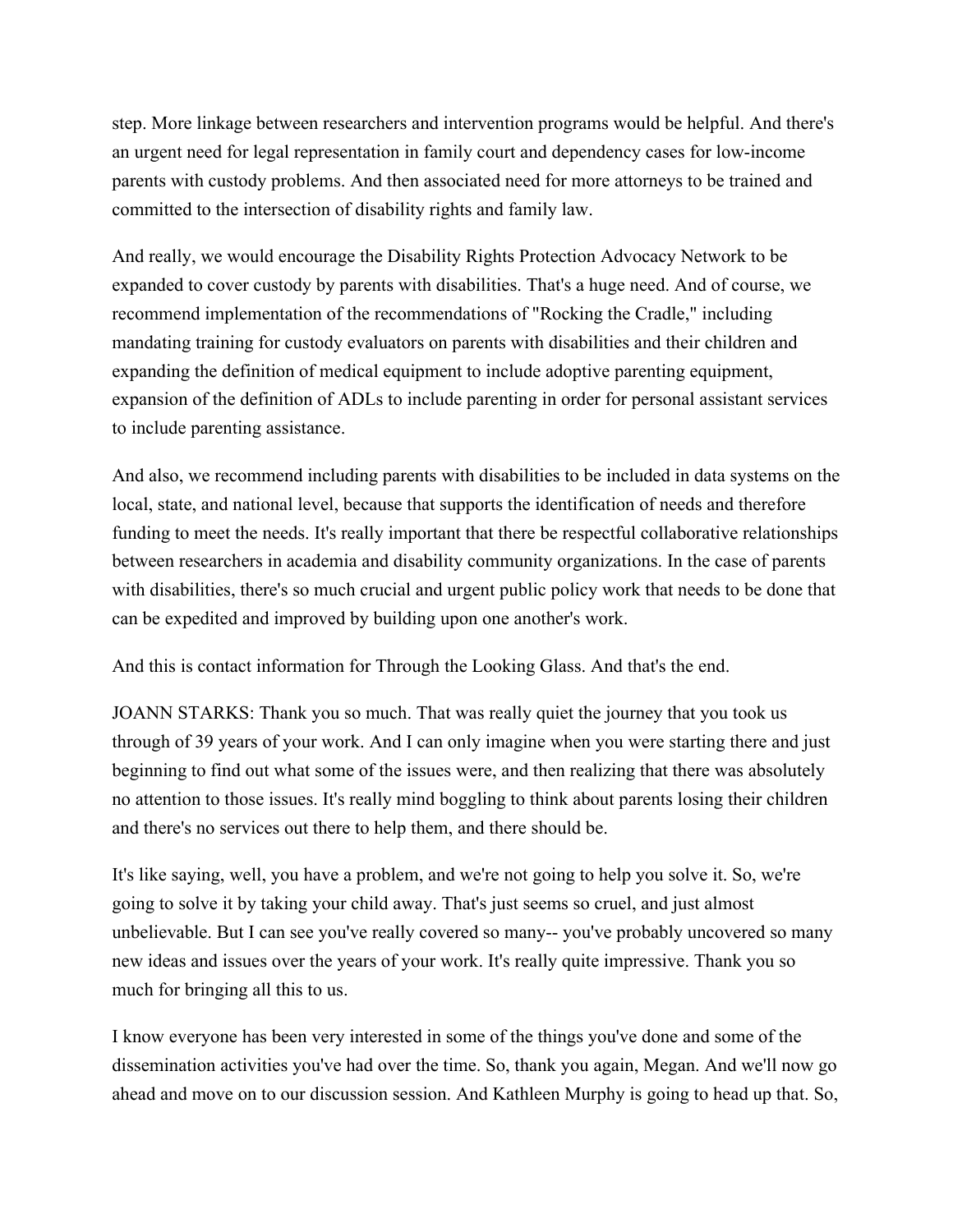we ask the reactors if they would turn on their cameras. And Kathleen if you're ready to take it away?

KATHLEEN MURPHY: Sure. Hello, everyone. That was really fantastic, Megan. Thanks for sharing that. We're very fortunate to have you with us and our other panelists this afternoon, who really have been able to make real changes in the world as a result of what you're doing. So, congratulations again on making a contribution in the world better.

We're joined today by some people who have had a chance to look at your slides ahead of time, and think about it a little bit, and have been working in the field, or have lived experience with some of these issues as well. One of them is Piper Hansen from the University of Illinois, Chicago. We also have Marsha Ellison from the University of Massachusetts Medical School. And Dahlia Shaewitz, from the Institute for Educational Leadership.

My name is Kathleen Murphy. I'm Director of the Center on KTDRR. I have blond hair and wearing glasses today and a dark green scoop neck dress with a brown collar jacket and some brown beads on. I am going to ask our reactors to describe themselves. And if there's something else that you'd like to share with the audience about yourself, this is your opportunity to do that as well. And then I'll go back around and ask you for any thoughts you may have had prior to or since hearing Megan's presentation.

So, I'd like to start with Marsha Ellison. Marsha, do you want to say, hello, to everyone?

MARSHA ELLISON: Sure thing. It's a pleasure to be here. My name is Marsha Ellison. I'm a woman in her 60s, wearing glasses, and shortish brown hair.

## KATHLEEN MURPHY: Piper.

PIPER HANSEN: Hi, everyone. I am Piper. I use she/her pronouns. I am a white woman in my 30s, and I have kind of darker blonde hair that straightens. I have on a blue shirt, and I'm sitting in front of a brick wall.

KATHLEEN MURPHY: Thank you, Piper. And Dahlia.

DAHLIA SHAEWITZ: Hi, everyone. I'm Dahlia Shaewitz. I use she/her/they pronouns. I'm a white female, middle-aged, with brown hair, kind of long, and glasses. I'm wearing a green sweater and a scarf.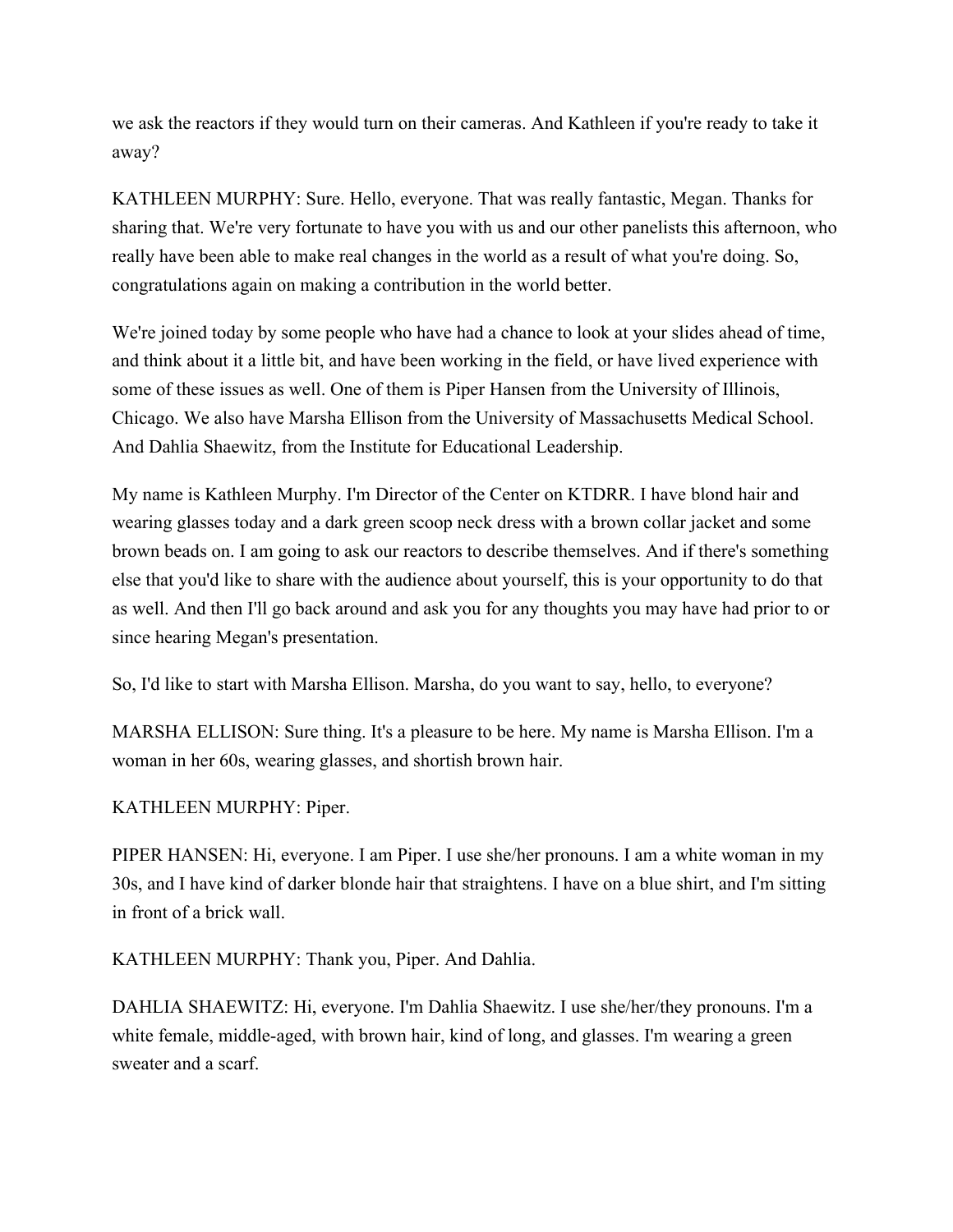KATHLEEN MURPHY: OK. So, now as I said, I'm going to go back around. So, back to you, Marsha. Did you have any thoughts, or feedback, or just insights about what we're talking about today here?

MARSHA ELLISON: Well, I have to say that after listening, I understand why you were introduced as having a storied career. It's really tremendously impressive the work that you've done and accomplished. So, I have a thought, which is kind of a question. I have been on the outskirts of research of the parenting of individuals with mental health conditions who are parents, and who are in terrific custody battles all the time, as you mentioned.

So, I think that the pervasive stigma about mental illness is really plays into those challenges. And so, what I was thinking about was, what direction does it go in, or is it just sort of bidirectional, does policy influence public perception and public stigma, or does sort of the training that you were advocating for and the sort of grassroots advocacy changes public perception, and that impacts policy? I was just sort of thinking through that a little.

MEGAN KIRSHBAUM: So, you're talking to me?

MARSHA ELLISON: I am talking to you. I hope that's OK.

MEGAN KIRSHBAUM: OK. Yes, OK. Well, I think, first of all, many parents with other disabilities have mental health issues as well from trauma, for instance, and that may not be identified. It's very often not identified, postpartum depression or depression in women with other disabilities is often not identified, and it's very important to be identified, because of the long-term possible impact on children and on their functioning.

And so, many parents have multiple disabilities. And it may be, in the case of particularly parents with intellectual disabilities, depression is often interpreted as part of their intellectual disability. The impact of depression is often misunderstood as part of their intellectual disability. So, I just wanted to bring up that point.

You know, I have long really advocated for them than newer knowledge in the infant mental health field, the infant mental health specialty, to be a resource for parents with psych disabilities, so that very early prevention work can be done to facilitate the relationships and the parenting, and the parenting interaction between parents with psych disabilities and their children. And a lot of times, we're dealing with impact of trauma too in situations of parents with psych disabilities.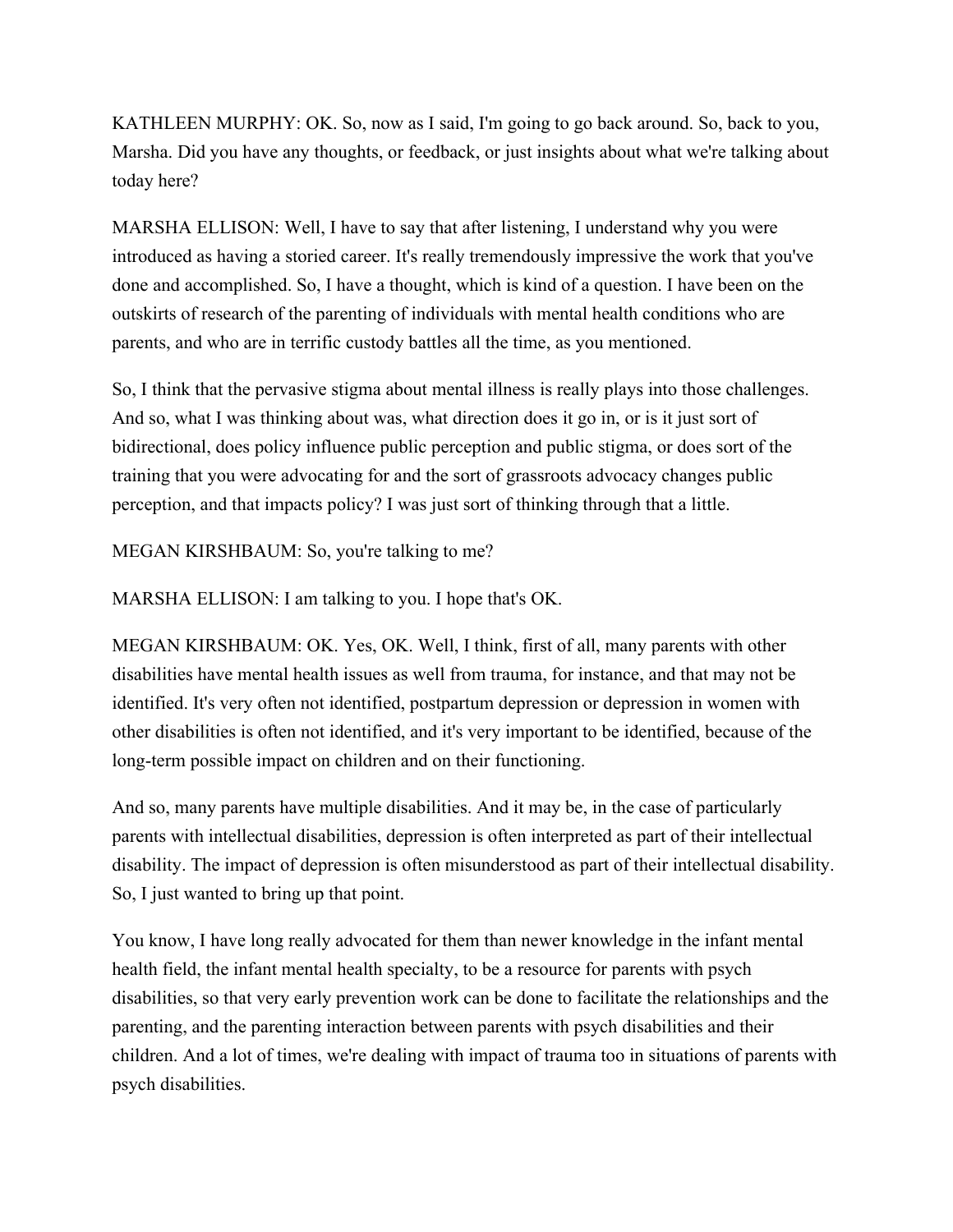There is a big problem I've seen in custody cases around the country that even a history of perhaps brief postpartum depression and hospitalization can be used against a parent and resulting in termination of their parental rights at the outset of parenting without even giving them a chance to demonstrate that they can be effective parents with their children. So, those are some of my thoughts.

MARSHA ELLISON: Thank you. Appreciate that.

KATHLEEN MURPHY: Thanks, Marsha. A really good point, obviously. Piper, did you want to comment?

PIPER HANSEN: All right. Thank you so much for your presentation, Megan, and also, for the impact it's had on my career as an occupational therapist. So, one of the things that really stood out to me was this kind of push and significant need for training, training of medical health professionals, of other occupational therapists. In my training, there was nothing that I remember that was related to parenting within the education, and specifically related to assistive technology and creating adaptations. That's an area that I specifically work in. And I've very much used the resources from Through the Looking Glass over the years to educate myself and to share that with my own colleagues.

So, you know, I'm very excited to hear that you're working on kind of standardizing the training, and the education, the manual that's going to be available. As someone who has also transitioned recently to academics and training future occupational therapists, and other Allied health professionals, what are a couple of the key things that seem to be most impactful in terms of training to professionals that we should be highlighting specifically before we even implement kind of the full standardized training?

MEGAN KIRSHBAUM: Well, I think that there is deep unconscious bias about parenting by people with disabilities in general, and my guess is it influences OTs perhaps less, understanding the perspective of OTs, but it is there in many disciplines, whether it's talked about or not. So, it's I think that normally in training, when we do, I didn't do it today, but normally in training, I think it's very important to use images of solutions enacted by parents with disabilities and their children.

A multitude of images to counteract the deep bias, to kind of replace that with perspectives about solutions, positive solutions, and fun and joy, and between parents with disabilities and their children. So, that's really how we have approached it and needed to approach it. If we didn't have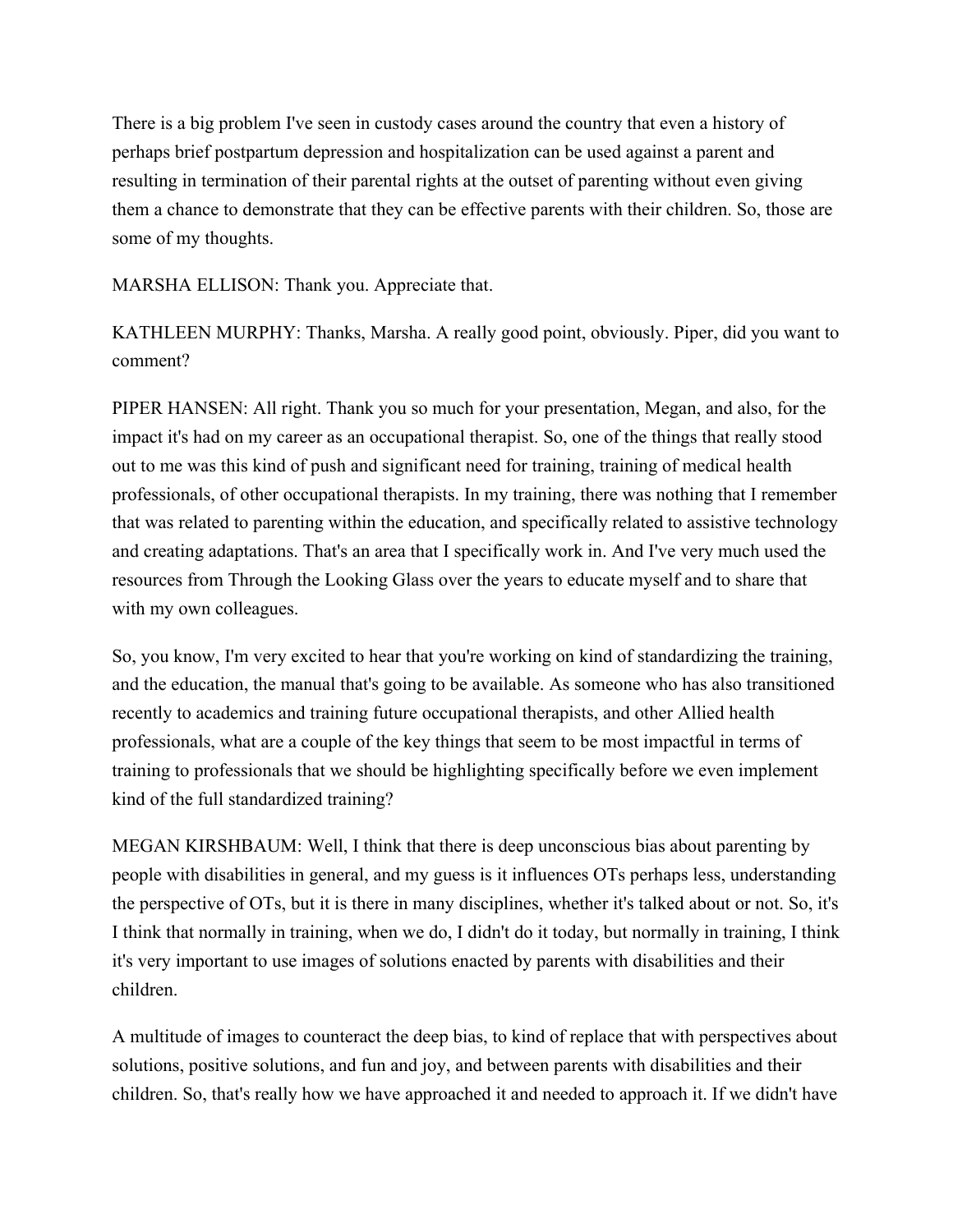these many images, it doesn't touch on the deep attitudinal bias. You know, it's something that really needs transforming. And that know we carry societal biases of many kinds, of course. And this is one of the ones that isn't talked about much, very seldom talked about.

PIPER HANSEN: Yes, thank you. I think especially when we think about adaptations that OTs can do. We sometimes talk about it, here's the thing you can create, and it's coming very much from a medical model perspective. And I think particularly in the area of parenting, it's so important to have that disability culture perspective that's influencing those decisions and approaches. So, the--

MEGAN KIRSHBAUM: Right. And the partnership with the parent and developing the equipment is very integral to our approach too. Because as I talked about in the beginning, all of our equipment development grew out of the natural solutions that were invented by parents with disabilities.

PIPER HANSEN: Yes, thank you so much, Megan.

KATHLEEN MURPHY: Thanks, Piper. So, Megan, a lot of people in the audience, before we turn to Dahlia, just very quickly. You've talked about videos, and there's a lot of interest in those videos. And some people have gone over and looked at your website like trying to find them. So, just kind of quickly, where would people find the videos, or are they available to the public, or should people contact you?

MEGAN KIRSHBAUM: Well, I think we're working on a new generation of videos in getting more up to date. Videos in our new project that just began funded by NIDILRR beginning September 1st, we'll be developing new more up to date videos. We do use, when we do training, direct training through Zoom or in-person training, we've always used video material. But we're wanting to develop a whole new body of video knowledge to disseminate at this point.

KATHLEEN MURPHY: OK, so, I guess people can continue to monitor your website. And I know--

MEGAN KIRSHBAUM: Or can contact us. I mean, in terms of providing training, they can contact us.

KATHLEEN MURPHY: OK. And I'm sure when you have those videos, you'll share them with the National Rehabilitation Information Center and ARC.com, which has a weekly news and notes. And we'll get the word out. So, anyone on this can subscribe to NARIC's newsletter to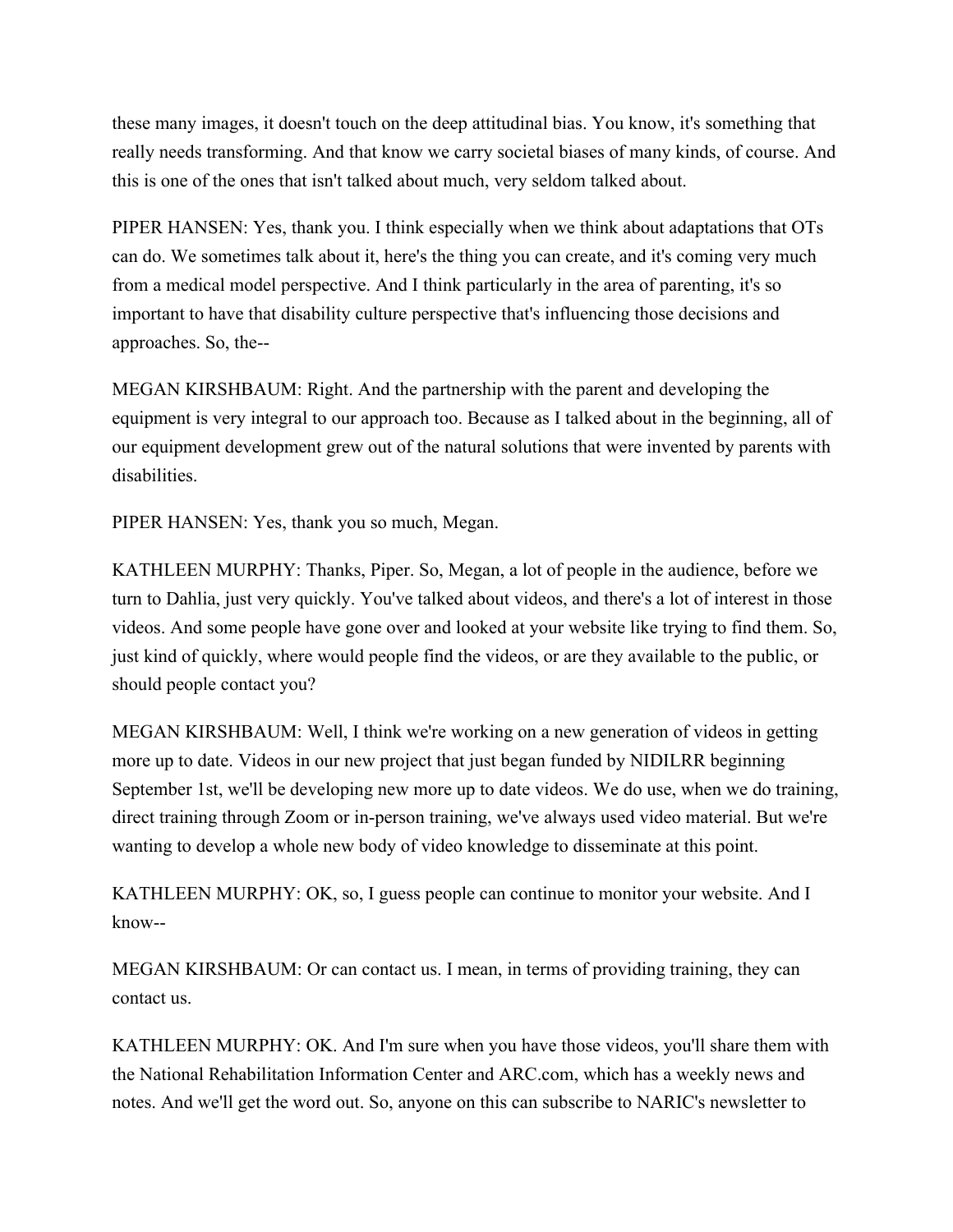find out all that NIDILRR is up to. OK, so, without further ado, we're going to turn to Dahlia, because I know she has really interesting things to share here.

DAHLIA SHAEWITZ: Great. Thanks. Megan, I think there's 100% consensus and this is a fantastic presentation, because you touched on something that we really don't hear a lot about in the disability community. And I was telling Kathleen in a separate text message. So, this is very personal for me. My parents have disabilities. I was raised in a deaf family. I've deaf cousins. I have relatives with all kinds of disabilities.

And your presentation really reflected the history that I also experienced. And as society and culture has changed, even though we've become a little more accepting of people with disabilities, it's some disabilities, and not all disabilities. And what remains a challenge in my view is really that basic awareness and understanding of what is a disability. How does disability intersect with individuals and families? And I noted a few things that you said that I thought were really salient.

And one of them is providing information and resources to parents with disabilities, for sure, but also having more conversations and telling the stories of those parents with disabilities, so that the general public as well as policymakers understand that people with disabilities are not just fully competent as parents, but they're successful even when those experiences are complex. A person with a disability does not have to be a perfect parent, because most parents are not perfect, right? So, just sort of bringing a little more normalization to that.

I love that you're working on self-advocacy training for parents as well. And my perspective is really from a knowledge translation perspective, right? Creating research that is reflective of parents with disabilities. Making sure that they're comfortable in their roles of knowing what to ask for and how to promote their own interests. And I'm just wondering, what do you see as the next stage in your work to, again, promote these parents with disabilities to be the decision makers in how they raise their families?

MEGAN KIRSHBAUM: Well, I mean, we are working on, I mean, particularly, we don't have the funding for the National Center anymore. You know, so, we're not in the position to do as much as we were. We do have this development project from NIDILRR at this point. And there will be many voices of parents with disabilities included in that project, telling their stories and documenting through video, and also narrative, their experiences to contribute to the manualization of our approach to developing baby care adaptations. And we have many people,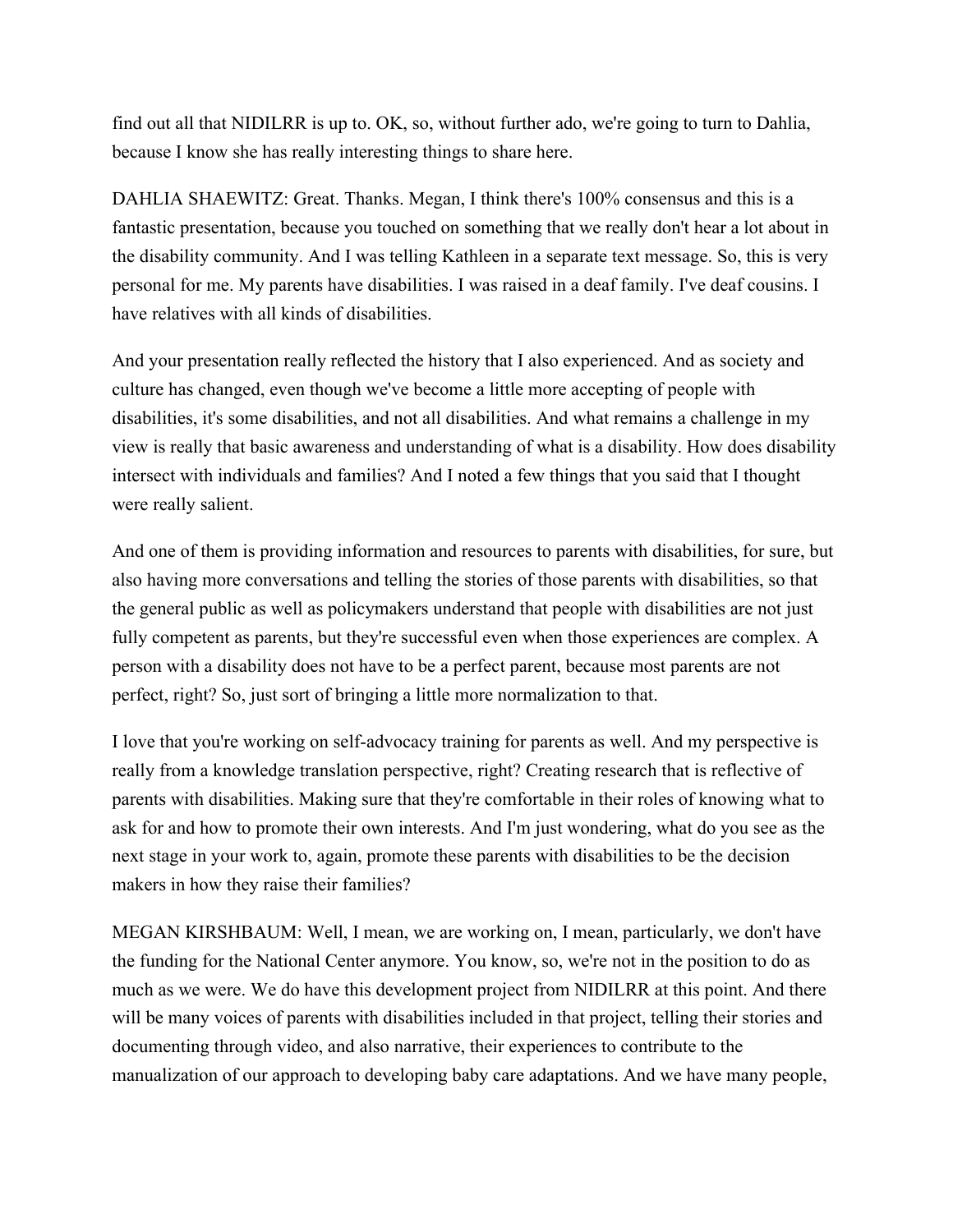parents with disabilities, on staff that are involved in training too. So, those are two of the things that come to mind right at the moment.

DAHLIA SHAEWITZ: Great. Thank you.

KATHLEEN MURPHY: OK. So, sorry. I was trying to look up your new project, Megan. And I'll drop it in the chat later. So, we do have some questions, of course, from the chat, in addition to the one that we've already addressed about the videos. Jessica Lukefahr is quite asking, what kind of help did you have to provide parents when they were going through the loss of a child custody case?

MEGAN KIRSHBAUM: Well, we still are getting calls, though we don't have funding, to support that work at this point, because that was part of the National Center's. And we still are getting contacts from all over the country from parents with disabilities and custody cases. And what we've done, without having funding for an attorney to be on staff, really what I have been doing is, as in the past, is analyzing practice in the particular case regarding disability appropriateness and analyzing evaluations of parenting that have been done, because that's my particular thing.

Whether they've been done, because many of those, as I mentioned, evaluations of parenting capability reveal a lot of stigma, and often are poor quality. You know, so, I mean, and we're also able to talk to the attorneys. But we don't have the full program that we had before dealing with a hundred cases a year. That is something that needs to be funded by other programs and taken up by programs with much more capacity at this point, such as I mentioned, the disability rights protection and advocacy systems.

I recommended that they have expanded funding to take on custody issues. You know, this is a big problem that there are also very few attorneys trained in the intersection of disability rights and family law. So, that's something that needs to be encouraged and supported at universities that are training attorneys. There are very large changes beyond the ability of one medium-sized program, like ours, to make.

KATHLEEN MURPHY: Well, that makes sense. The other, this is kind of combining a few questions, and we just do have a couple of minutes. But some of the people were noting in the chat that there seem to be analogies to caregiving for older adults. And that grandparents are often raising children, and they themselves, even if they didn't have a disability during the course